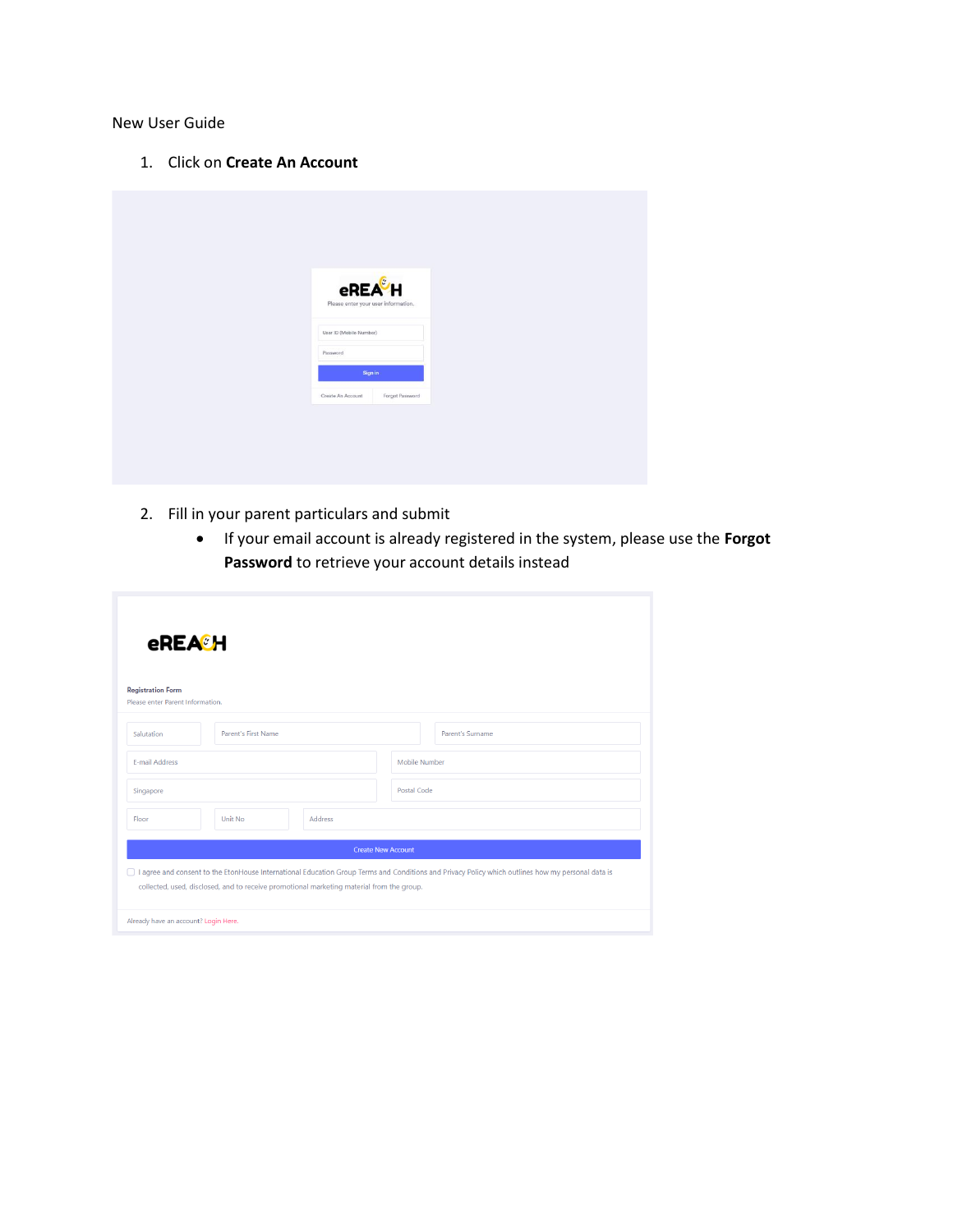3. Click on the "Students" tab to add a new student – "Add New Student"

| <b>My Account</b>                          |                                      |                       |                         |                  |   |                                                      | <b>eREA<sup>®</sup>H</b>               |  |
|--------------------------------------------|--------------------------------------|-----------------------|-------------------------|------------------|---|------------------------------------------------------|----------------------------------------|--|
| Home > My Account                          |                                      |                       |                         |                  |   |                                                      |                                        |  |
|                                            | <b>Students</b>                      |                       | <b>Upcoming Classes</b> |                  |   | <b>Billing</b>                                       | Register for a New<br>Progamme         |  |
| Personal Information<br>$\scriptstyle\sim$ |                                      |                       |                         |                  |   |                                                      |                                        |  |
| و<br>솎                                     | <b>Add New Student</b>               |                       |                         |                  |   |                                                      |                                        |  |
| Change Password<br>≏                       | entries<br>Show $10$                 |                       |                         |                  |   | Search:                                              |                                        |  |
| Logout                                     | <b>Student's Full</b><br><b>Name</b> | $\uparrow \downarrow$ | îŧ.<br>Level            | <b>Class</b>     | ⇅ | ⇅<br>School                                          | $\uparrow \downarrow$<br><b>Action</b> |  |
|                                            | 215                                  |                       | K <sub>2</sub>          | K <sub>2</sub> A |   | <b>EtonHouse Pre-School</b><br>215 Upper Bukit Timah | Edit                                   |  |
|                                            |                                      |                       |                         |                  |   |                                                      | <b>Delete</b>                          |  |

4. Key in your child's particulars, select his/her school the click SAVE.

| <b>Student Particulars</b>              |               |
|-----------------------------------------|---------------|
| Student's Full Name (as per Birth Cert) |               |
| Select Level                            | Class         |
| EtonHouse                               |               |
| Select School Name                      |               |
|                                         | Close<br>Save |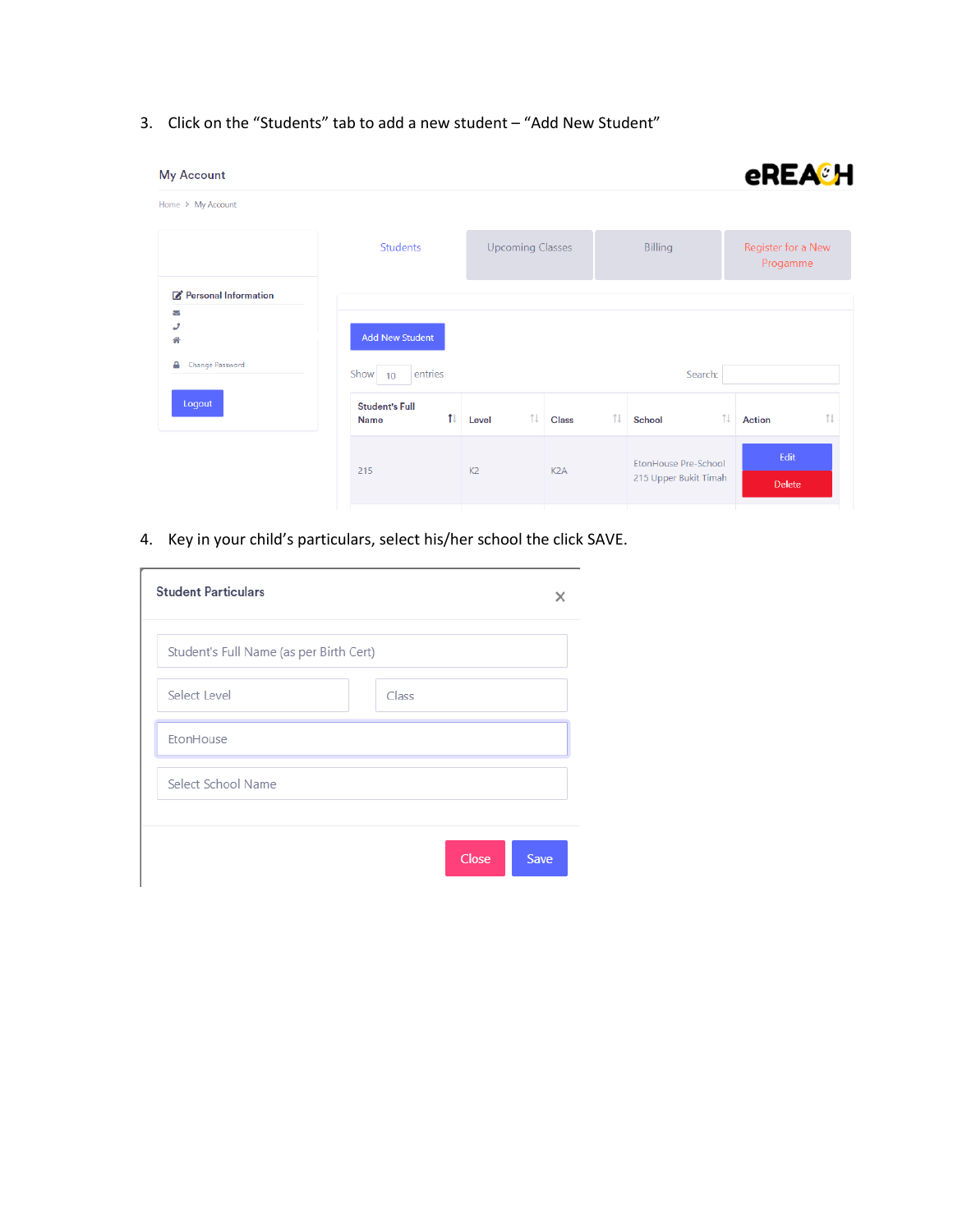- 5. Select the tab 'Register for a New Programme" to sign up for a new class
	- Select your child's name from the drop down list
	- Select the programme that you would like to join, and add to cart
	- After you have selected your programme, please proceed to **Checkout**

|                                         |                | <b>eREA</b> LH                        |
|-----------------------------------------|----------------|---------------------------------------|
| <b>Upcoming Classes</b>                 | <b>Billing</b> | <b>Register for a New</b><br>Progamme |
|                                         |                |                                       |
| <b>Filter</b>                           |                | Checkout(\$0.00)                      |
| Joshua (N2 N2)                          |                |                                       |
| <b>Select Student</b><br>Joshua (N2 N2) |                |                                       |



 $\times$